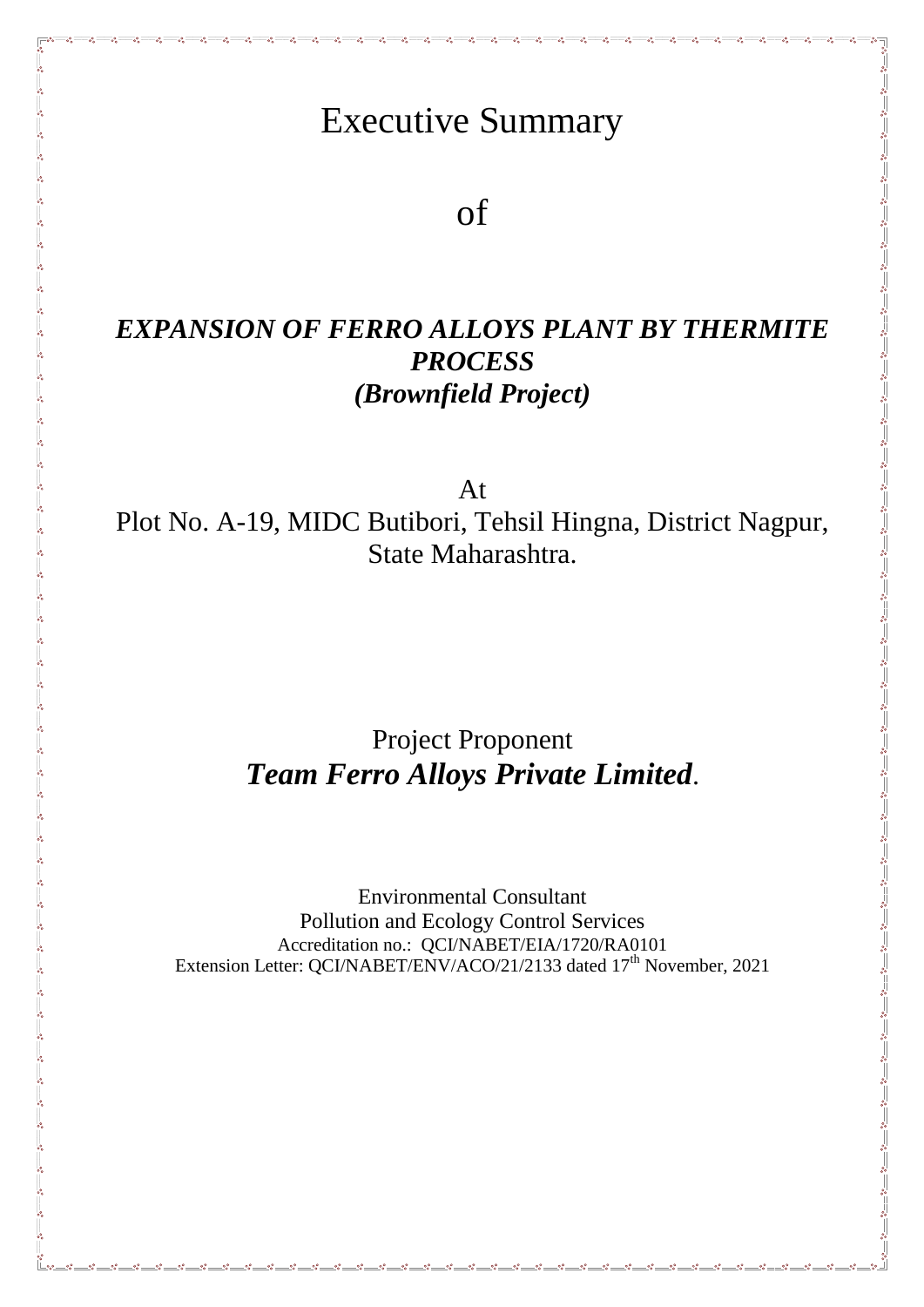## **1.0 INTRODUCTION**

The proposed project attract the provisions of EIA Notification, 2006 and falling under Category "A" of Schedule, 3 (a) Metallurgical Industries (Ferrous and Non-ferrous). The project proponent made online application on  $4<sup>th</sup>$  November 2021 along with Form-1, Pre-feasibility report and other documents for proposing Terms of Reference (TORs) for undertaking detailed EIA study. Standard ToRs was granted vide letter No.IA-J-11011/468/2021-IA-II(IND-I) dated 16.11.2021 for undertaking EIA study for proposed project of Expansion of Ferro Alloys Plant by Thermite Process at Plot No. A-19, MIDC Butibori, Tehsil Hingna, District Nagpur, State Maharashtra.

| Sr.<br>No.     | <b>Description</b>                                    | <b>Details</b>                                                   |                                         |                               |                               |                                          |
|----------------|-------------------------------------------------------|------------------------------------------------------------------|-----------------------------------------|-------------------------------|-------------------------------|------------------------------------------|
| $\mathbf{1}$   | Nature of the project                                 | Expansion of Ferro Alloys Plant by Thermite Process              |                                         |                               |                               |                                          |
| $\overline{2}$ | <b>Production Capacity</b>                            | Sr.<br>N <sub>o</sub>                                            | Product                                 | Existing<br>Capacity<br>(TPM) | Proposed<br>capacity<br>(TPM) | <b>Total After</b><br>Expansion<br>(TPM) |
|                |                                                       | 01                                                               | <b>Medium Carbon Ferro</b><br>Manganese | 100                           | $(-200)$                      | 400                                      |
|                |                                                       | 02                                                               | Low Carbon Ferro<br>Manganese           | 500                           |                               |                                          |
|                |                                                       | 03                                                               | Ferro Titanium                          | 50                            |                               | 50                                       |
|                |                                                       | 04                                                               | Ferro Molybdenum                        | 50                            | 200                           | 250                                      |
|                |                                                       | 05                                                               | Moly oxide Briquette                    | $\overline{0}$                | 200                           | 200                                      |
|                |                                                       | 06                                                               | Low Carbon Ferro Chrome                 | $\overline{0}$                | 100                           | 100                                      |
|                |                                                       | 07                                                               | Ferro Vanadium                          | $\overline{0}$                | 50                            | 50                                       |
|                |                                                       | 08                                                               | Vanadium Pentoxide                      | $\theta$                      | 50                            | 50                                       |
|                |                                                       | Total                                                            |                                         | 700                           | 400                           | 1100                                     |
| 3              | Water requirement                                     | The total water requirement will be 65 KLD<br>Source: MIDC       |                                         |                               |                               |                                          |
| $\overline{4}$ | Power requirement $\&$                                | The power required for the proposed project will be 500 KW which |                                         |                               |                               |                                          |
|                | Source                                                | will be sourced from MSEDCL.                                     |                                         |                               |                               |                                          |
| 5              | Land                                                  | Total Land in Possession: 1.09 ha                                |                                         |                               |                               |                                          |
| 6              | Total manpower after<br>commissioning of the<br>unit. | Proposed Man Power: 95                                           |                                         |                               |                               |                                          |
| $\overline{7}$ | Estimated Cost of the<br>project                      | Rs. 953.50 lakhs                                                 |                                         |                               |                               |                                          |

#### **Project at a Glance**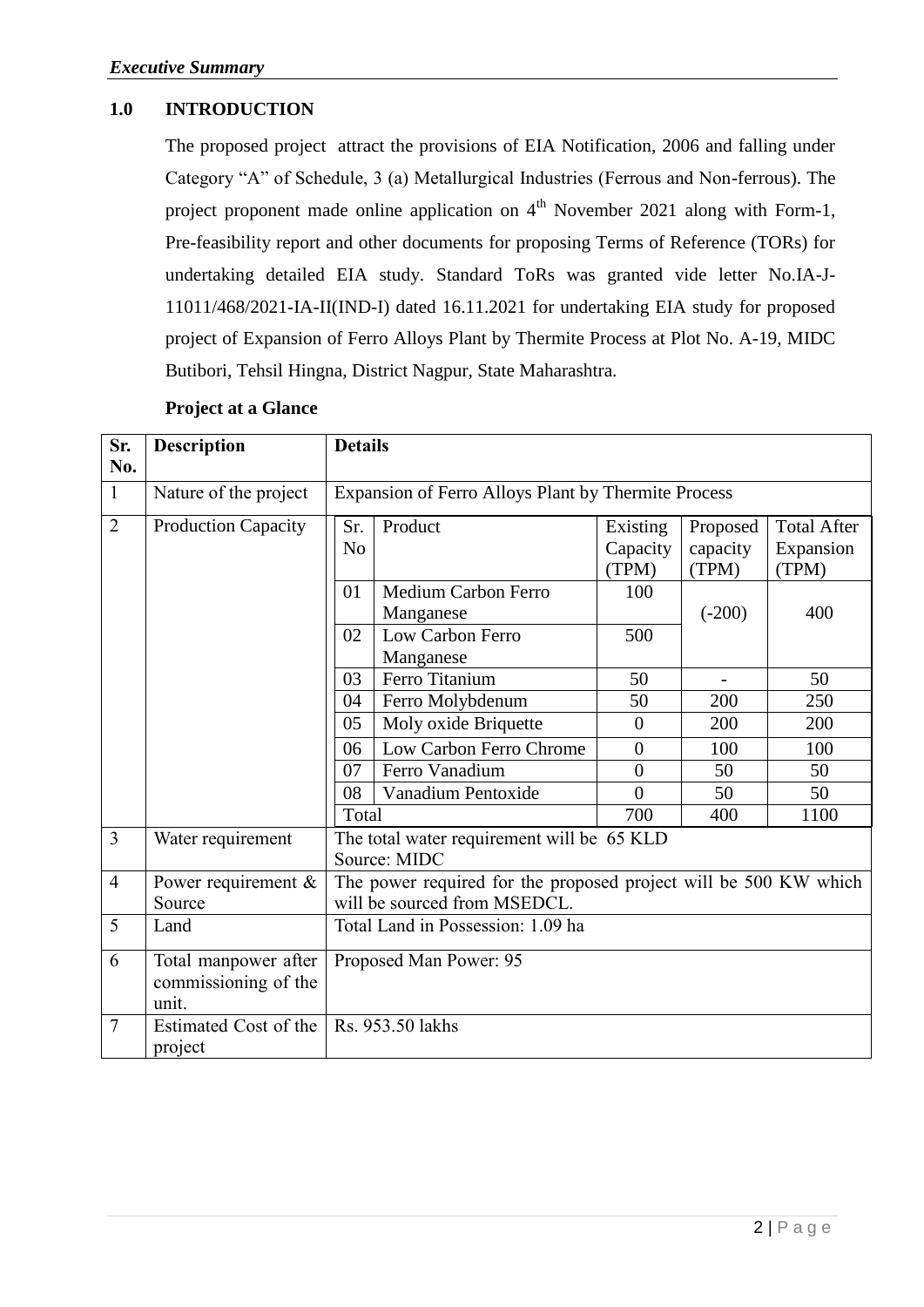

#### **Source: SOI Toposheet**

#### **Topographical Map (10 km Radius)**

## **Environmental Setting of the project**

| <b>Sr</b>      | Particulars                            | Details                                      |  |  |
|----------------|----------------------------------------|----------------------------------------------|--|--|
| N <sub>0</sub> |                                        |                                              |  |  |
| 1              | Project Site                           | Plot No. A-19, MIDC Butibori, Tehsil Hingna, |  |  |
|                |                                        | District Nagpur, State Maharashtra.          |  |  |
| 2              | Latitude                               | A) 20°55'9.92"N 78°58'16.27"E                |  |  |
|                | Longitude                              | B) 20°55'11.88"N 78°58'20.14"E               |  |  |
|                |                                        | C) 20°55'9.71"N 78°58'21.53"E                |  |  |
|                |                                        | D) 20°55'7.66"N 78°58'17.61"E                |  |  |
| 3              | Elevation above MSL                    | 276 MSL                                      |  |  |
| 4              | Topo sheet                             | 55 L/13, 55 P/1                              |  |  |
| 5              | Present land use                       | Industrial                                   |  |  |
| 6              | Nearest National Highway/State         | $SH - 3: 1.5$ Km (SE)                        |  |  |
|                | Highway                                | $NH - 44 : 2.0$ Km (ESE)                     |  |  |
| $\overline{7}$ | Nearest Airport/ Air Strip             | Dr. Babasaheb Ambedkar International         |  |  |
|                |                                        | Airport: 20.5 Km (NNE)                       |  |  |
| 8              | <b>Nearest Railway Station</b>         | Butibori Railway Station: 4.2 Km (E)         |  |  |
| 9              | <b>Nearest Village</b>                 | Bid Ganeshpur: 700m (SSE)                    |  |  |
| 10             | Forest                                 | Injoli $R F: 2.6$ Km (ESE)                   |  |  |
|                |                                        | Junapani R F: 5.0 Km (SSW)                   |  |  |
|                |                                        | Bid Sukli R F: 6.0 Km (NW)                   |  |  |
| 11             | Ecologically Sensitive Zones like wild | None                                         |  |  |
|                | life sanctuaries, national parks and   |                                              |  |  |
|                | biospheres                             |                                              |  |  |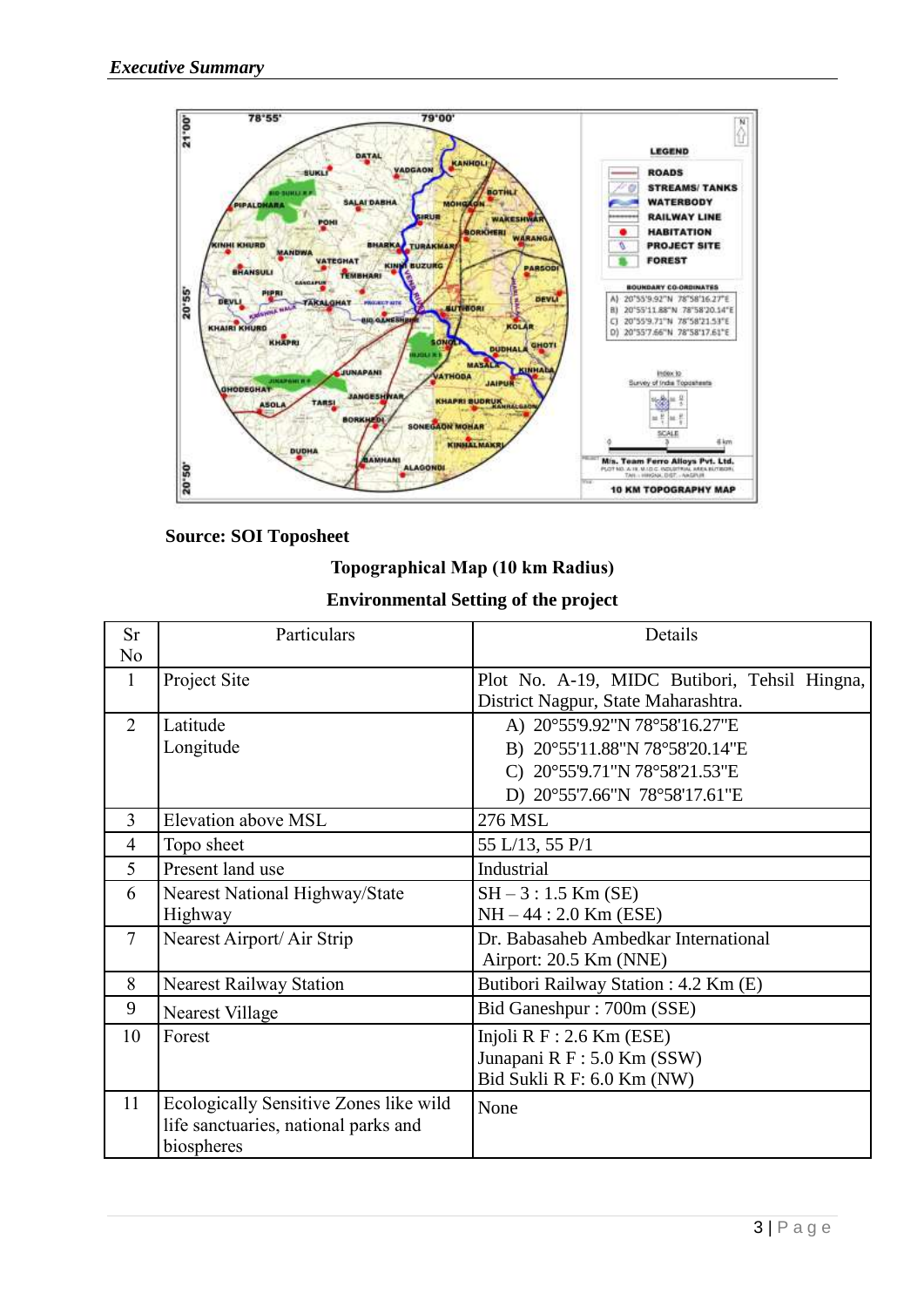| 12 | <b>Water Bodies</b>            | Vena River : 1.5 Km (NE)                              |
|----|--------------------------------|-------------------------------------------------------|
|    |                                | Krishna Nala: $1.0$ Km $(S)$                          |
|    |                                | Jhari Nala: $6.0$ Km $(E)$                            |
| 13 | School                         | New Dream School: 1.0 Km (SE)<br>1)                   |
|    |                                | $ZP$ School Bori: 3.5 Km (ESE)                        |
|    |                                | Ira International School: 3.0 Km (ENE)<br>3)          |
|    |                                | The Dream School & Jr. Collage : $3.5$ Km (ENE)<br>4) |
|    |                                | St Claret School: 4.0 Km (ENE)<br>5)                  |
|    |                                |                                                       |
| 14 | Hospital                       | Rachna Hospital & Research Center : 3.0 Km<br>1.      |
|    |                                | (ENE)                                                 |
|    |                                | Maya Hospital : 3.5 Km (ENE)                          |
| 15 | Major Industries in 10 km area | Stabplast Chemo Industries :110m (W)<br>1)            |
|    |                                | Bramhanee Industries: 830m (WNW)<br>2)                |
|    |                                | Amar Industries: 890m (WSW)<br>3)                     |
|    |                                | Sanghavi Industries Pvt. Ltd.: 740m (S)               |
|    |                                | Naman Industries : 1.5 Km (NW)<br>5)                  |
|    |                                | Aarbee Industries : 2.0 Km (NW)<br>6                  |
|    |                                | Sharda Auto Industries Ltd.: 1.0 Km (NNE)<br>7)       |
|    |                                | Mesons Industries : 2.0 Km (NE)<br>8)                 |
|    |                                | Swaraj Industries: 2.0 Km (WSW)<br>9)                 |

## **2.0 PROJECT DESCRIPTION**

Team Ferro Alloys Pvt. Ltd. proposes expansion of Ferro Alloy plant at Plot No. A-19, MIDC Butibori, Tehsil Hingna District Nagpur, State Maharashtra. The production scenario of the project is given in Table below.

|  | <b>Table: Production Scenario</b> |  |
|--|-----------------------------------|--|
|--|-----------------------------------|--|

| Sr.            | Product                 | Existing | Proposed | <b>Total After</b> |
|----------------|-------------------------|----------|----------|--------------------|
| N <sub>o</sub> |                         | Capacity | capacity | Expansion          |
|                |                         | TPM)     | (TPM)    | (TPM)              |
| 01             | Medium Carbon Ferro     | 100      |          |                    |
|                | Manganese               |          | $(-200)$ | 400                |
| 02             | Low Carbon Ferro        | 500      |          |                    |
|                | Manganese               |          |          |                    |
| 03             | Ferro Titanium          | 50       |          | 50                 |
| 04             | Ferro Molybdenum        | 50       | 200      | 250                |
| 05             | Moly oxide Briquette    | 0        | 200      | 200                |
| 06             | Low Carbon Ferro Chrome | 0        | 100      | 100                |
| 07             | Ferro Vanadium          |          | 50       | 50                 |
| 08             | Vanadium Pentoxide      |          | 50       | 50                 |
| Total          |                         | 700      | 400      | 1100               |

## **3.0 PROCESS DESCRIPTION**

The technology for manufacturing process is proven technology of Gold Smith Exothermite Process in which oxides of metal is reduced with proper reducers.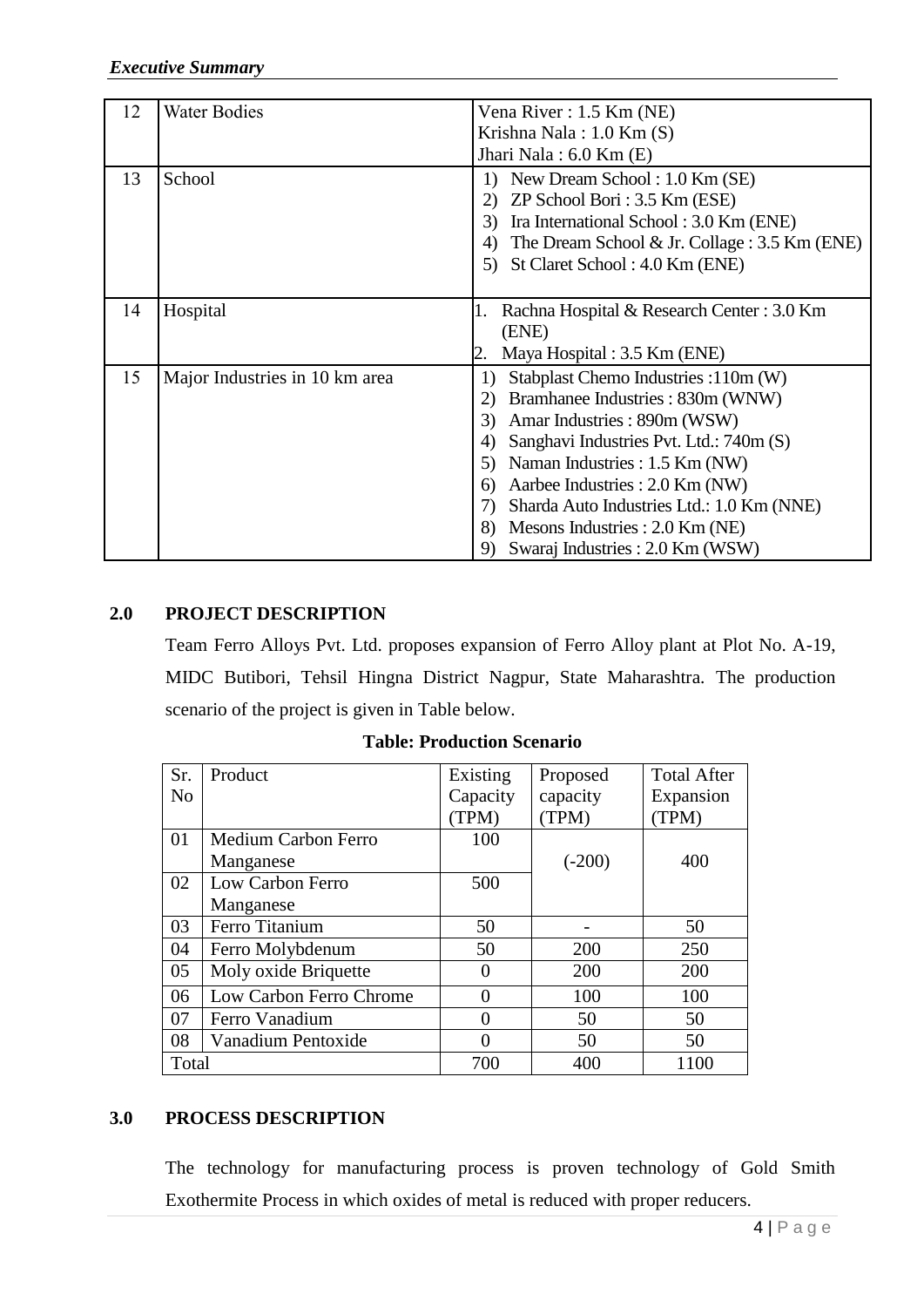## **Medium/Low Carbon Ferro Manganese:**

- **Roasting of Manganese (Mn) Ore:** Mn ore received is subjected to roasting, prior to preparing the charge mix. The ore along with Wild Babool Charcoal is arranged in alternate layers in a vertical roasting furnace and ignited. The roasted Mn Ore is accumulated over the screen Grid in solid block form and small amount of ash is deposited at the bottom. The gases are passed through Multi-cyclone & bag filter to arrest the fugitive material.
- **Sizing of Mn Ore:** The roasted Mn Ore is subjected to sizing in a jaw crusher. The crusher enclosure will be provided with dust extraction system and passed through the same Multi-cyclone & bag filter to arrest the fugitive material.
- **Grinding of Mn Ore:** The sized Mn Ore is subjected to further grinding in a Pulverizer. The Pulveriser is fitted with dedicated bag filter and grinded Mn ore is collected in powdered form.
- **Mixing and Batching of Raw Material:** The powdered Mn Ore and other raw materials in desired proportion is added in the closed mixing machine and subjected to thorough mixing by rotation for obtaining homogenous mix.
- **Reaction and product separation:** After mixing the charge is collected in bins. Bins containing mixed charge are placed near to refractory lined vessels. To start the reaction initially small quantity of mixed charge is placed at the bottom of the Reactor Vessel and ignites with Magnesium Ribbon/sparkle.

In this kind of chain reaction, continuous addition of mixed charge on the top of melt enable to degassing process and separation of liquid slag. Smelting usually last for 4 - 5 hour. After addition of complete mixed charge, Reaction Vessel is left for natural cooling for about 8-10 hours. After cooling the material is removed from the Vessel where product; Low carbon Ferro manganese and slag is found in two separate layers which is separated. The product Ferro alloy is found in the form of big buttons. Broken product will be fed to Jaw Crusher for further reduction to lumps. Slag obtained is also crushed for reuse as reactor vessel relining or sale to outside parties.

## **Ferro Titanium:**

 **Mixing and Batching of Raw Material:** Ilmenite, Rutile and other raw materials in desired proportion is added in the closed mixing machine and subjected to thorough mixing by rotation for obtaining homogenous mix.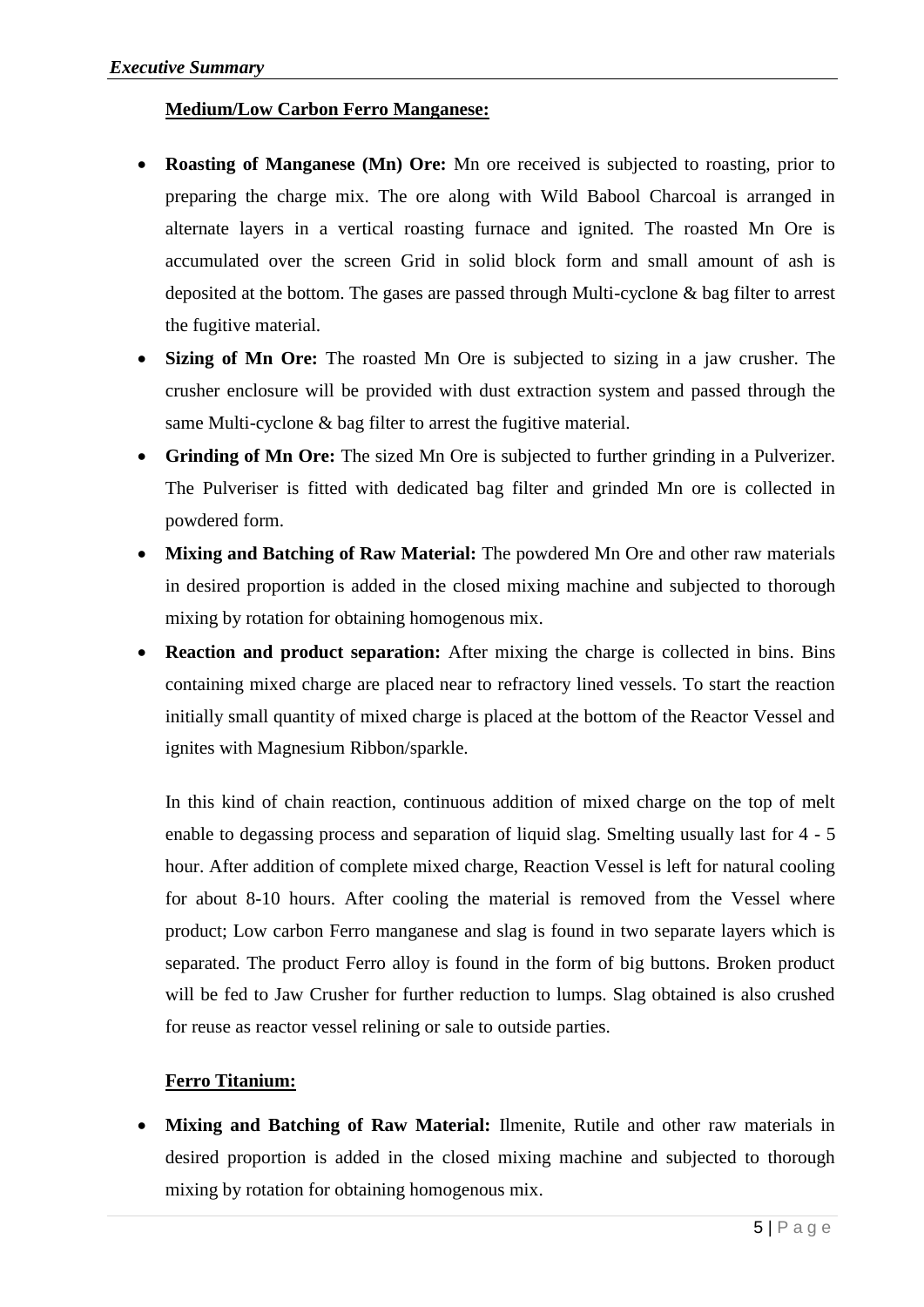**Reaction and product separation:** After mixing the charge is collected in bins. Bins containing mixed charge are placed near to refractory lined vessels. To start the reaction initially small quantity of mixed charge is placed at the bottom of the Reaction Vessel and ignites with Magnesium Ribbon/sparkle.

In this kind of chain reaction, continuous addition of mixed charge on the top of melt enable to degassing process and separation of liquid slag. Smelting usually last for 30- 35 minutes. After addition of complete mixed charge, Reaction Vessel is left for natural cooling for about 5-6 hours. After cooling the material is removed from the Vessel where product; Ferro Titanium and slag is found in two separate layers which is separated. The product is found in the form of big buttons.

- Ferro titanium is then sized into the desired sizes through machinery and labor.
- Slag obtained is also crushed for reuse as reactor vessel relining or sale to outside parties.

## **Ferro Molybdenum:**

 Ferro molybdenum is produced by Silico- Alumino thermite process. The reactions of reduction of oxides in smelting of ferromolybdenum are given below:

 $MoO<sub>3</sub> + 2Al = Mo + Al<sub>2</sub>O<sub>3</sub>, 2MoO<sub>3</sub> + 2FeSi = 2FeMo + 2SiO<sub>2</sub> + O2$ 

 $Fe<sub>2</sub>O<sub>3</sub> + 2Al = 2Fe + Al<sub>2</sub>O<sub>3</sub>$   $2Fe2O3 + 3FeSi = 7 Fe + 3SiO<sub>2</sub>$ 

- Smelting is done with upper ignition (top-priming). The entire mixture of charge materials is poured in Sand Pit. Then a Hood is placed on the top of sand pit for proper collection of flue gases generated at the time of smelting. Upon filling the sand pit with charge materials, 2 or 3 craters are formed for ignition mixture. Upon ignition of the mixture, it ignites quickly, and the process of smelting occurs at a high speed.
- The smelting of 1000 kg of mixture takes up 5-10 minutes. With a normal run of heat, flue gases escape through the Hood. With a cold run of heat (weak uneven evolution of gases), 15-20 kg of thermite mixture with Excess reducer is given to the charge.
- At the end of smelting, when no more gases rise from the melt, hood is being removed and charge is left for natural cooling for 6-8 hrs. After cooling charged material which forms a button shape comprising slag on the top and Ferro Molybdenum at the bottom is removed from sand pit.
- Slag and Metal is separated and metal is sized as per customer's requirement for dispatch. Slag is sent for recovery of Prills of Ferro Molybdenum. After recovery of Prills, remaining slag is crushed and reused for sand pit.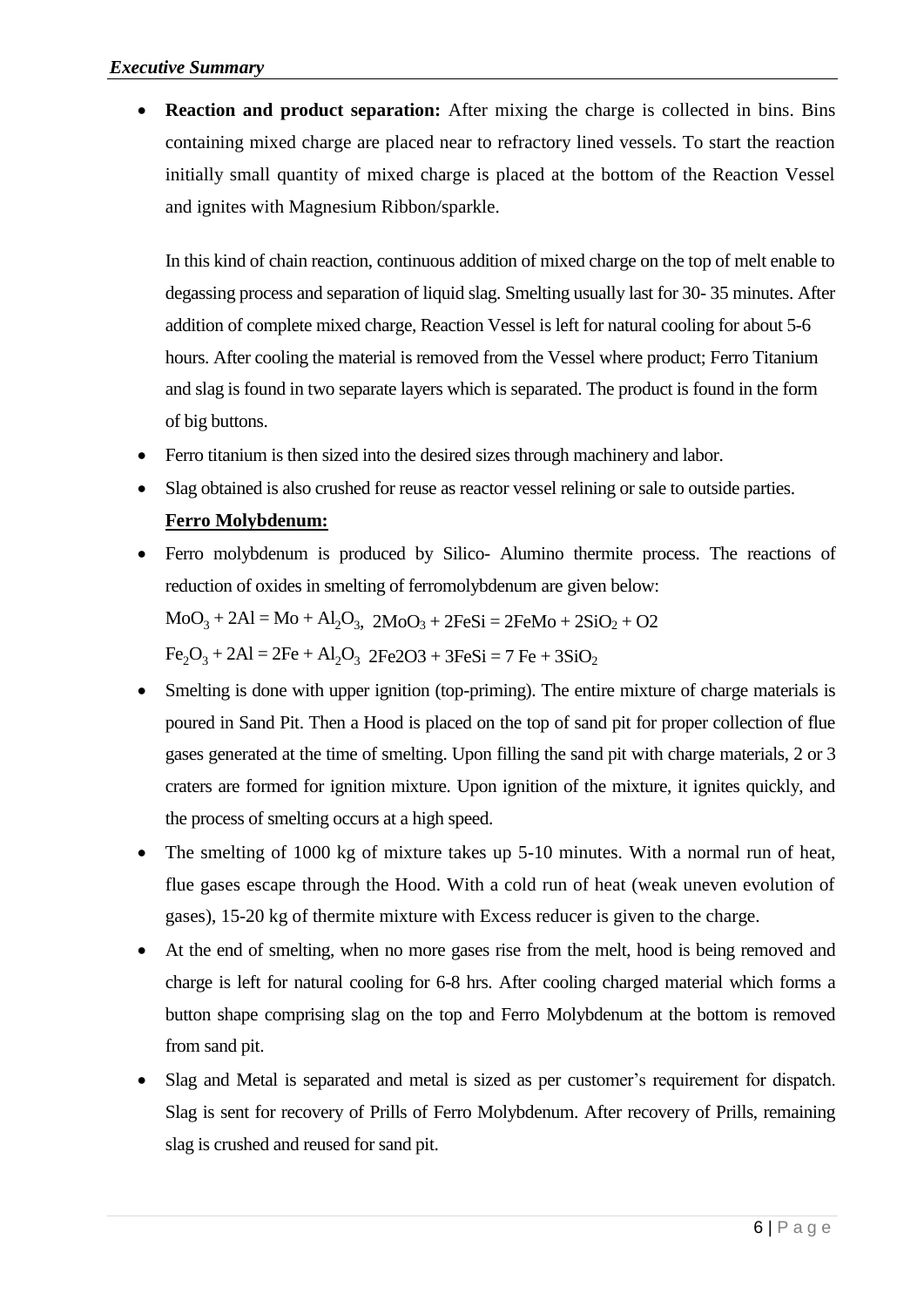## **Ferro Vanadium:**

 Ferro Vanadium is produced by Alumino thermite process. The reactions of reduction of oxides in smelting of Ferro Vanadium are given below:

 $3V_2O_5 + 10 Al = 6V + 5Al_2O_3$ 

 $2Al + Fe<sub>2</sub>O<sub>3</sub> = 2Fe + Al<sup>2</sup>O<sub>3</sub>$ 

- Smelting is done with upper ignition (top-priming). The entire mixture of charge materials is poured in Holo refractory lined reaction Vessel place in vanadium Slag filled Pit. Then a Hood is placed on the top of vessel pit for proper collection of flue gases generated at the time of smelting. Upon filling the vessel with charge materials, 2 or 3 craters are formed for ignition mixture. Upon ignition of the mixture, it ignites quickly, and the process of smelting occurs at a high speed.
- The smelting of 1000 kg of mixture takes up 5-10 minutes. With a normal run of heat, flue gases escape through the Hood. With a cold run of heat (weak uneven evolution of gases), 15-20 kg of thermite mixture with Excess reducer is given to the charge.
- At the end of smelting, when no more gases rise from the melt, hood is being removed and Holo Reaction Vessel is also removed from pit. Only reacted charge is left inside the pit for natural cooling for 6-8 hrs. After cooling charged material which forms a button shape comprising slag on the top and Ferro Vanadium at the bottom is removed from sand pit.
- Slag and Metal is separated and metal is sized as per customers requirement for dispatch. Slag is sent for recovery of Prills of Ferro Vanadium. After recovery of Prills, remaining slag is crushed and reused in pit.

#### **Low Carbon Ferro Chrome:**

- High grade Chrome Ore/Concentrate will be sourced. The ore will be stored within a covered shed such that it does not come in contact with water/moisture.
- The high grade/conc. Chrome ore is taken for preheating in Electrically heated dryer. Chrome Ore is heated upto 40° C. There is no dust extraction during heating process.
- Smelting is done with upper ignition (top-priming). The entire mixture of charge materials is poured in refractory lined reaction Vessel. Then a Hood is placed on the top of vessel for proper collection of flue gases generated at the time of smelting. Upon filling the vessel with charge materials, 2 or 3 craters are formed for ignition mixture. Upon ignition of the mixture, it ignites quickly, and the process of smelting occurs at a high speed.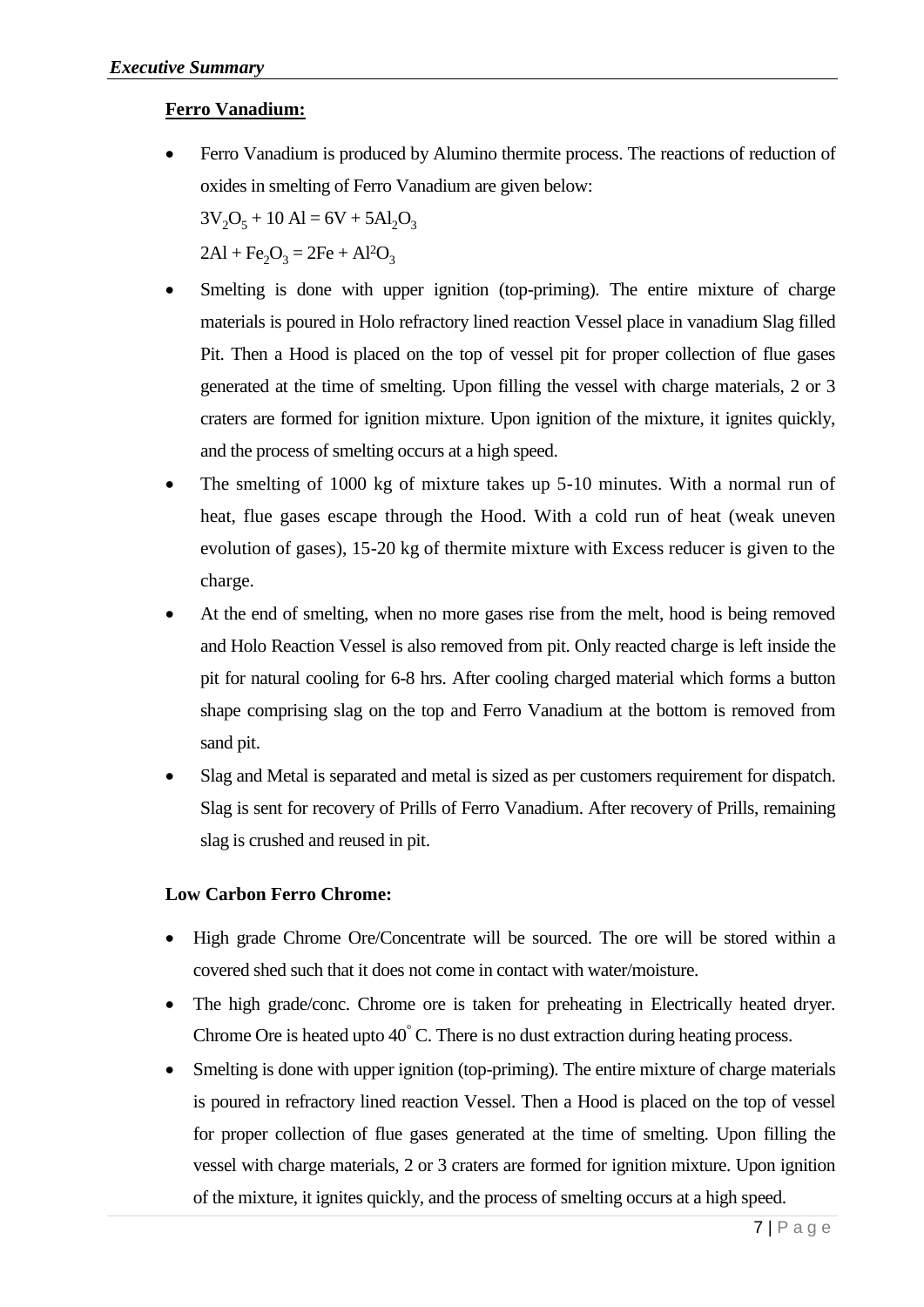- The smelting of 500 kg of mixture takes up 5-10 minutes. With a normal run of heat, flue gases escape through the Hood. With a cold run of heat (weak uneven evolution of gases), 15-20 kg of thermite mixture with Excess reducer is given to the charge.
- At the end of smelting, when no more gases rise from the melt, hood is being removed and Reaction Vessel is also removed for natural cooling for 6-8 hrs. After cooling charged material which forms a button shape comprising slag on the top and Ferro Chrome at the bottom is removed from reaction vessel.
- Slag and Metal is separated and metal is sized as per customer's requirement for dispatch. Slag is sent for recovery of Prills of Ferro Chrome.
- After recovery of Prills, remaining slag is crushed and reused in reaction vessel for relining or sale to outside parties.

The reaction is as follows:

 $Cr_2O_3 + 2Al = Al_2O_3 + 2Cr$ 

 $Fe<sub>2</sub>O<sub>3</sub> + 2Al = 2Fe + Al<sub>2</sub>O<sub>3</sub>$ 

## **Moly Oxide Briquettes:**

- Roasted Molybdenum Concentrate (Moly Oxide) is weighed and is put into a blending machine.
- A solution binder is then added to the mixer.
- The wet solution is then passed through the briquetting machine to form briquette shapes.
- The output is then dried in an Electrical heater/ dryer after which it is packed and dispatched.

## **Vanadium Pentoxide :**

1000 kgs. of vanadium sludge is leached in a M.S. tank lined with F.R.P. after leaching with 4.00 K.L. water for 2 hrs. pH value is 12 to 14. >>>>>>> addition of hydrochloric acid (commercial grade) 400 litre to bring down the pH value to normal value 7.

Following reaction takes place during leaching.

 $V_2O_5 + 4NaOH = Na4V_2O_7 + 2H_2O$ 

Here  $V_2O_5$  of sludge associated with sodium hydroxide dissolved in water in HCl medium and form sodium vanadate.

Solid liquid Ratio is 3 : 7. If 1000 kg sludge is processed, then solid mud pH value is 7, will be 300 kgs approximately and liquid portion will be approx.. 700 kgs.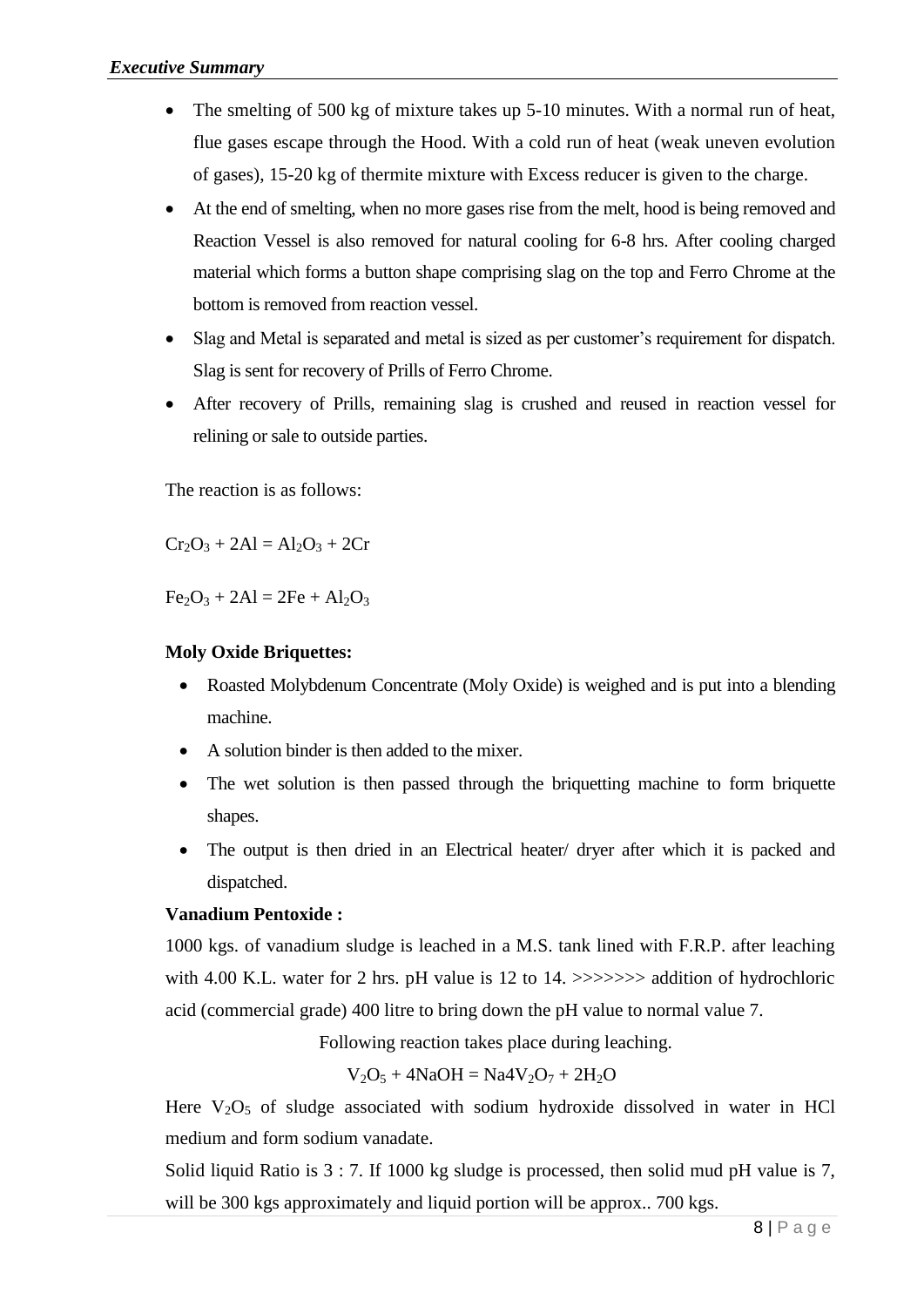In 1000 kgs of Sludge, following element and impurities will be present as per the following ratio and percentage in original sludge. Some small percentage of impurities may intrude in the mother liquor containing Sodium Vanadate.

## **Capital Cost**

The cost of the proposed project is Rs. 953.50 Lakhs.

## **Budget for Implementation of Environmental Management Plan**

Total Rs. 100 lakhs as a capital investment and 9.8 lakhs as recurring cost have been earmarked for implementation of Environmental Management Plan for proposed expansion.

## **4.0 DESCRIPTION OF THE ENVIRONMENT**

## **Air Environment**

The ambient air quality monitored at 8 locations selected based on predominant wind direction, indicated the following ranges;

PM<sub>10</sub> : 36.8 to 63.9  $\mu$ g/m<sup>3</sup>. PM<sub>2.5</sub> : 21.0 to 37.4  $\mu$ g/m<sup>3</sup>  $SO_2$  : 8.7 to 25.7  $\mu$ g/m<sup>3</sup> NO<sub>x</sub>: 11.1 to 26.3  $\mu$ g/m<sup>3</sup>

| Industrial Area                      | $PM_{10}$                                                                                  | $PM_2$ | <b>NO<sub>x</sub></b> |
|--------------------------------------|--------------------------------------------------------------------------------------------|--------|-----------------------|
| Residential, Rural Area (CPCB Norms) |                                                                                            |        |                       |
|                                      | 100 μg/m <sup>3</sup>   60 μg/m <sup>3</sup>   80 μg/m <sup>3</sup>   80 μg/m <sup>3</sup> |        |                       |
|                                      |                                                                                            |        |                       |

The concentrations of  $PM_{10}$ ,  $PM_{2.5}$ ,  $SO_2$  and  $NO_x$  were found within the National Ambient Air Quality Standards (NAAQ).

## **Water Environment**

A total 13 samples including five surface & eight ground water samples were collected and analyzed. The water samples were analyzed as per Standard Methods for Analysis of Water and Wastewater, American Public Health Association (APHA) Publication.

The data indicates that the ground water as well as the surface water quality are below the stipulated standard for drinking water (BIS 10500 – 2012) except high concentration of total coli form in surface water, which may be due to the human activities.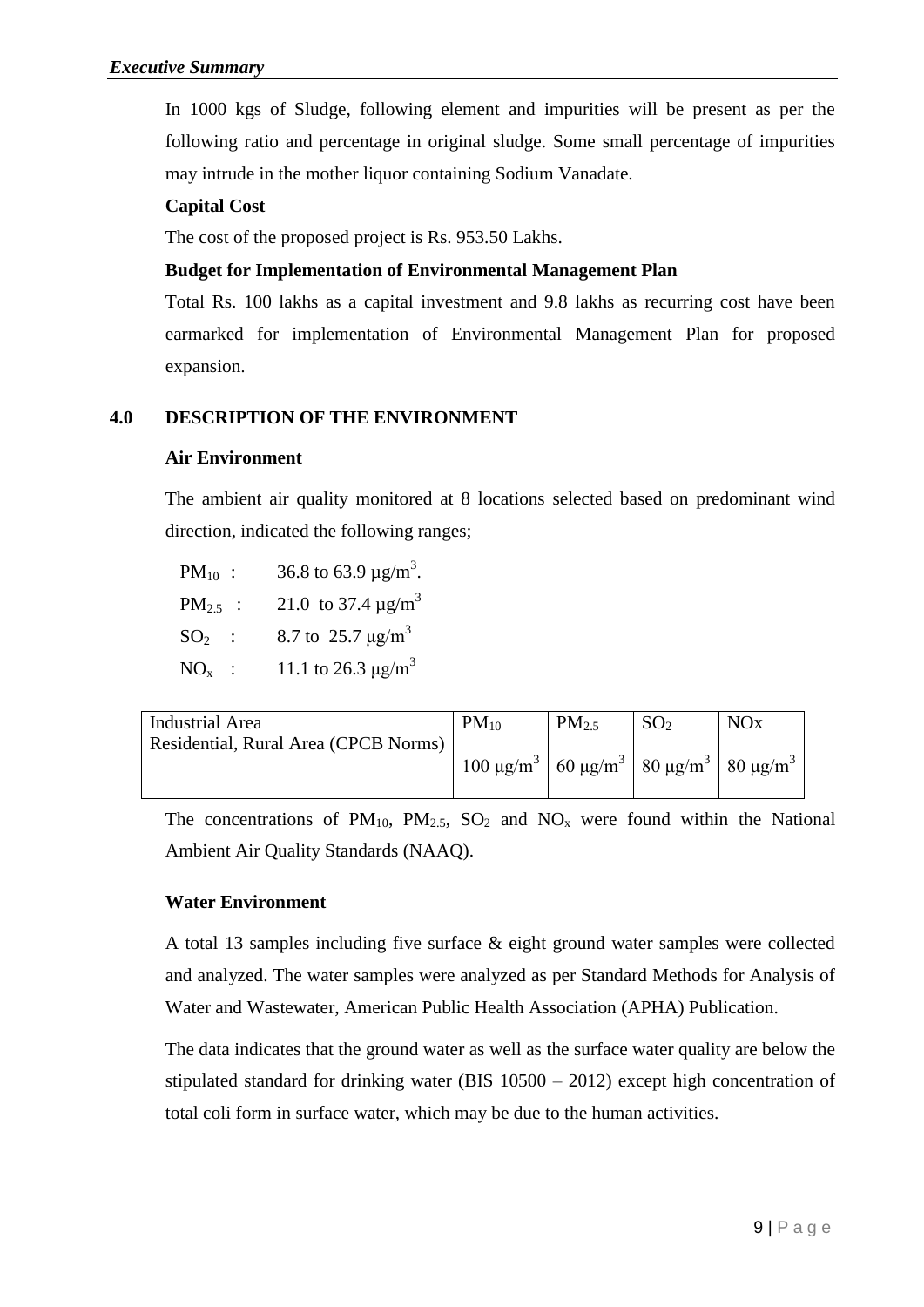#### **Noise Environment**

Noise levels measured at eight stations are within limit of 55.0 dB (A) for Residential Area or 75.0 dB (A) for Industrial Area as given in MoEF Gazette notification for National Ambient Noise Level Standard.

| Area | <b>Category of Area</b> | Limits in $dB(A)$ Leq |                   |  |
|------|-------------------------|-----------------------|-------------------|--|
| Code |                         | Day time              | <b>Night time</b> |  |
| A    | <b>Industrial Area</b>  | 75                    | 70                |  |
| B    | <b>Commercial Area</b>  | 65                    | 55                |  |
|      | Residential Area        | 55                    | 45                |  |
|      | Silence Zone**          | 50                    | 40                |  |

**\*\*** Silence zone is defined as area up to 100 meters around premises of hospitals, educational institutions and courts. Use of vehicle horns, loud speakers and bursting of crackers are banned in these zones

#### **Land Environment**

Eight Soil samples were collected analyzed for physico-chemical characteristics at selected locations in the study area to assess the existing soil conditions around the proposed project site. The relevant parameters show the following characteristics.

The characteristics of the soil sample were compared with different depths for respective parameters.

The observations of soil characteristics are discussed parameter wise below;

- a) Texture of all soil samples are clay loam, sandy loam and sandy clay loam in Texture Classification.
- b) Colour of soil samples is gray and brown in colour.
- c) The bulk density of soil samples are in the range of 1.49 to 2.75 gm/cc.
- d) Soil samples from have pH values between 7.3 to 7.6.
- e) Soil samples have conductivities between 0.036 to 0.069 mmhos/cm.
- f) Soil samples have Organic Matter between 0.29 to 0.84 %.
- g) Soil samples have concentration of Available Nitrogen values ranged between 111.3 to 217.1 kg/ha.
- h) Soil sample have concentration of Available Phosphorous values ranged between 20.3 to 38.2 kg/ha.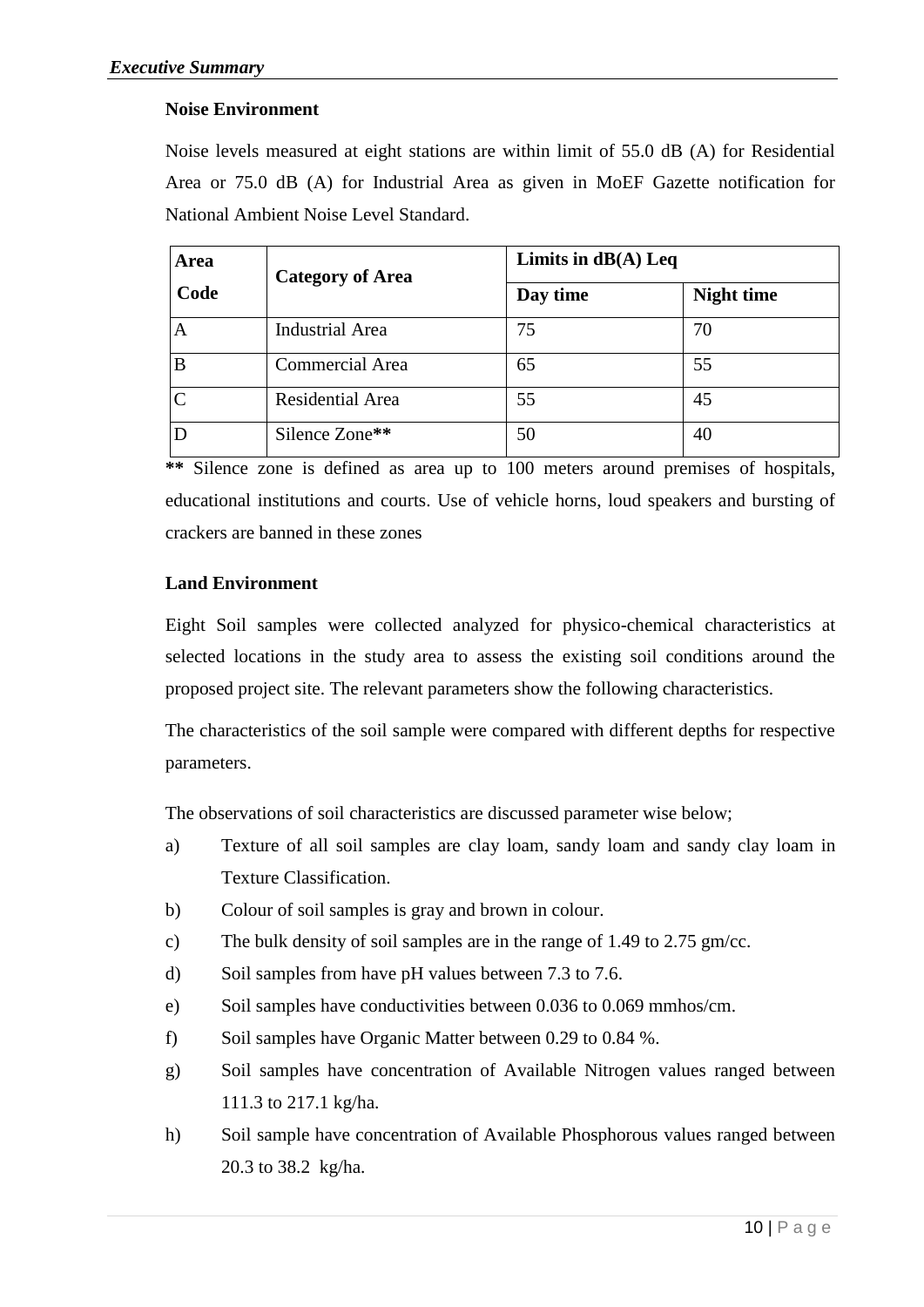i) Soil sample have concentration of Available Potassium values range between - 108.0 to 173.0 kg/ha.

Characteristic of Agricultural land soil is a little deficient in Nitrogen nutrients concentration and have low organic matter.

#### **5.0 Anticipated Impacts & Mitigation Measures**

The present baseline concentrations were monitored in the EIA study. The additional emissions are mainly from furnace during operation of thermite process.

The proposed project activity will result in air emissions from the following areas.

- a) Raw material Handling and storage area
- b) Vessels (Ferro Alloys)
- c) Transportation

#### **Mitigation Measures**

- Bag filter of Capacity 35000  $\text{m}^3/\text{Hr}$  will be installed.
- All internal roads are tarred.
- Stack is well equipped with continuous emission monitoring system along with remote calibration facility for gaseous parameters.
- Fugitive as well ambient air quality monitoring shall be carried out on regular basis to ensure the compliance with National Ambient Air Quality Standards (NAAQS). The ambient air quality within the factory premises shall not exceed the standards  $(PM_{10})$ 100  $\mu$ g/m<sup>3</sup>, PM<sub>2.5</sub> 60  $\mu$ g/m<sup>3</sup> SO<sub>2</sub> 80 $\mu$ g/m<sup>3</sup> and NO<sub>x</sub> 80  $\mu$ g/m<sup>3</sup> prescribed by CPCB.
- Water sprinklers will be installed to control dust emission.

#### **Impact on Noise Levels and Mitigation Measures**

During operation, the major noise generating sources are crushing mill, auto loading section, electric motors etc. These sources will be located far off from each other. Under any circumstances the noise level from each of these sources will not exceed 75 dB (A). Noise levels generated in the project site will be confined to the noise generating plant units hence the impact of noise levels on surroundings will be insignificant

#### **Mitigation Measures**

The noise levels will not exceed the standards stipulated by Central Pollution Control Board at any point of time.

 $\triangleleft$  Other than the regular maintenance of the various equipment, ear plugs/muffs are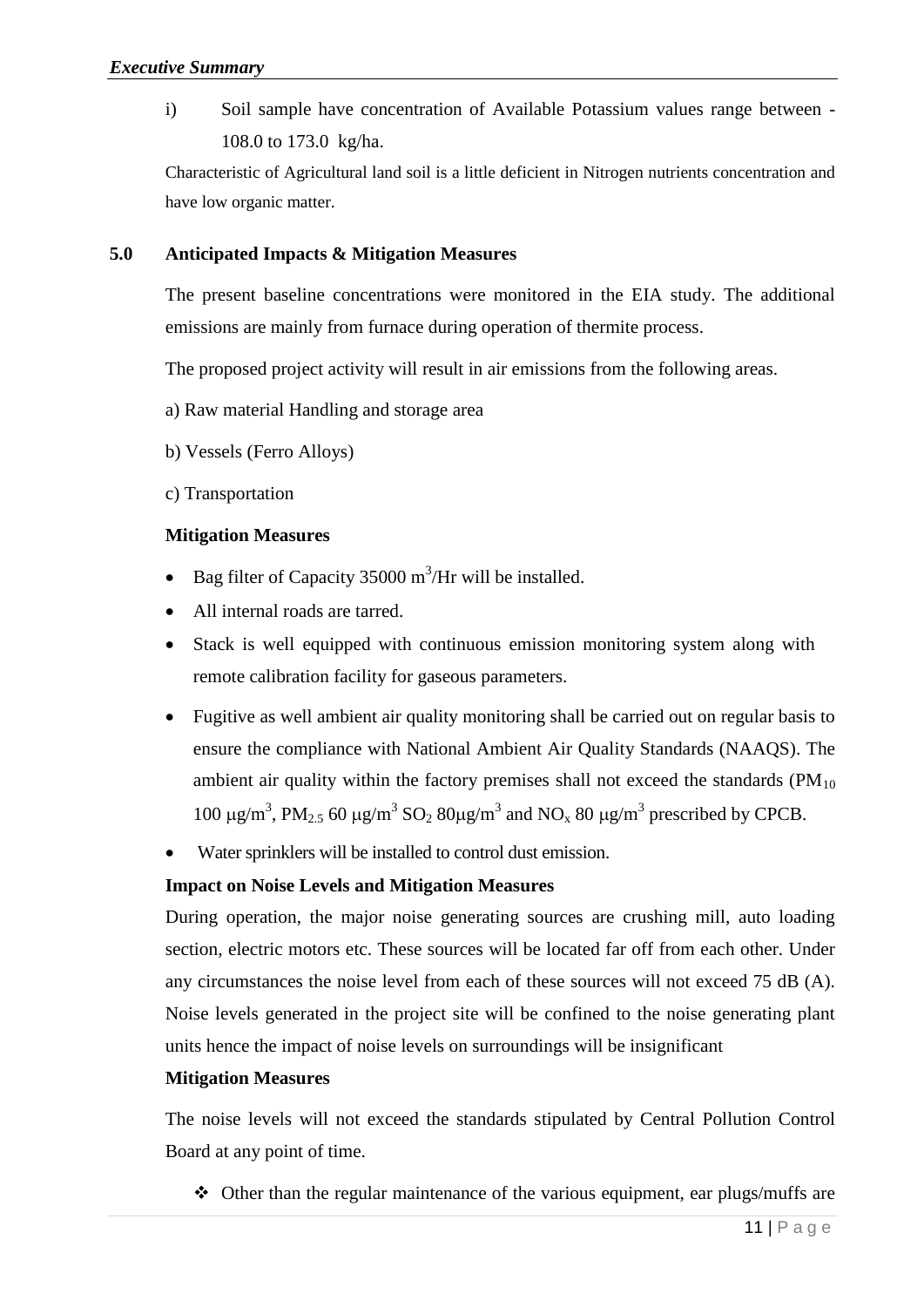recommended for the personnel working close to the noise generating units;

- $\triangleleft$  All the openings like covers, partitions will be designed properly
- All rotating items will be well lubricated and provided with enclosures as far as possible to reduce noise transmission. Extensive vibration monitoring system will be provided to check and reduce vibrations. Vibration isolators will be provided to reduce vibration and noise wherever possible;

The insulation provided for prevention of loss of heat and personnel safety will also act as noise reducers.

#### **Impact on Water and mitigation Measures**

Total water requirement for the proposed project will be about 65 KLD. Water requirement for the project will be sourced from MIDC.

The Team Ferro Alloys Private Limited is committed to ZERO Discharge of waste water. No use of water in the manufacturing process. However water will be used for washing of chrome ore. Water will be kept in closed circuit, but on increase in impurities it will be treated in the designated Effluent treatment plant again reused for washing, scrubbing and sprinkling. The storm water drains will be segregated and channelized to water harvesting area.

#### **Solid Waste Generation**

The solid waste generation and utilization from the Team Ferro Alloys Private Limited is given below

| <b>Solid Waste generation</b> | <b>Quantity (TPA)</b> | <b>Method of Disposal</b>            |  |
|-------------------------------|-----------------------|--------------------------------------|--|
| Ferro Manganese               | 5136                  | Used for relining vessel or is sold. |  |
| Ferro Titanium                | 574.8                 | Used for relining vessel or is sold. |  |
| Ferro Molybdenum              | 2976                  | Used for relining vessel or is sold. |  |
| Ferro Chrome                  | 1788                  | Used for relining vessel or is sold. |  |
| Ferro Vanadium                | 552                   | Used for relining vessel or is sold. |  |
| Aluminium<br>Mud<br>from      | 1002                  | Sold as soil booster for agriculture |  |
| Sludge processing             |                       |                                      |  |
| Sludge from ETP               | 840                   | After processing will be sold as     |  |
|                               |                       | slacked lime                         |  |
| <b>TOTAL</b>                  | 12868.8               |                                      |  |

**Solid Waste Quantity and Disposal for Proposed plant**

#### **Impact on Socio-Economic Environment Socio Economic Environment**

Team Ferro Alloys Private Limited is providing direct employment 95 workers. The local persons have been given preference in employment as per the qualification and technical competencies. In order to mitigate the adverse impacts likely to arise in the proposed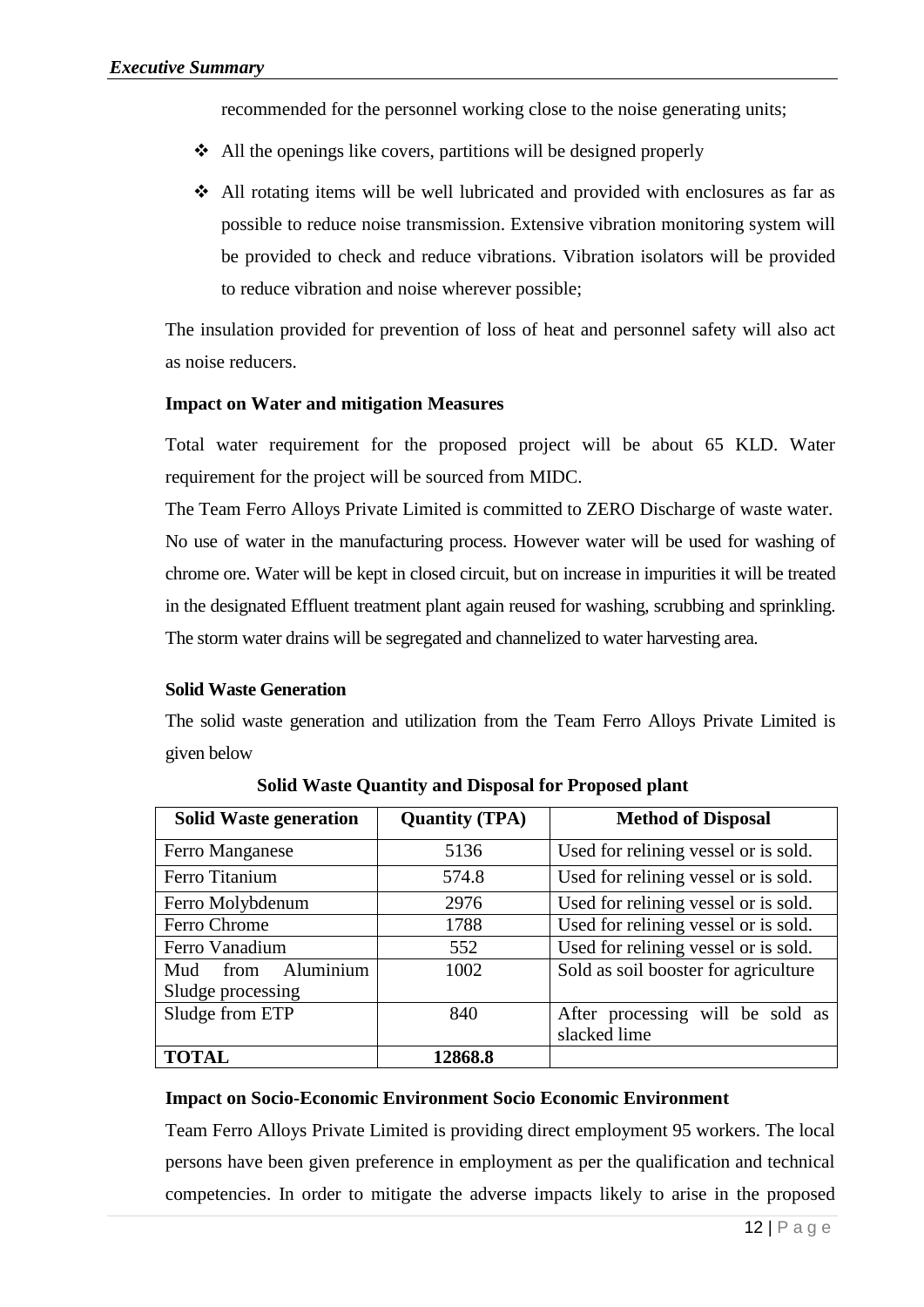project activities and also to minimize the apprehensions to the local people, it is necessary to formulate an affective EMP for smooth initiation and functioning of the project. The suggestions are given below:

- $\triangleleft$  Communication with the local people will be established regular basis by project authority to provide an opportunity for local youth.
- Project authorities will undertake regular environmental awareness program on environmental management
- $\triangle$  Job opportunities are the most demanding factor, the local people as per their education will be employed.
- For social welfare activities to be undertaken by the project authorities, collaboration should be sought with the local administration, gram panchayat, block development office etc for better coordination.

The overall impact on the socio economic environment will be significant.

## **6.0 Environmental Monitoring Programme**

Team Ferro Alloys Pvt Ltd is carrying out the Environmental Monitoring on regular basis. The methodologies adopted for environmental monitoring are in accordance with the CPCB guidelines.

The environmental monitoring locations are selected where environmental impacts are likely to occur due to the operation of existing and proposed project as the main scope of monitoring program is to track, timely and regularly, the change in environmental conditions and to take timely action and adopt mitigation measures for protection of environment.

#### **7.0 Additional Studies**

The additional studies as per the ToR issued by MoEF&CC are Public Consultation, Risk Assessment, & Disaster Management Plan.

#### **8.0 Project Benefits**

As per the Office Memorandum No. 22-65/2017-IA.III dated 20<sup>th</sup> October 2020 based on the need of the local people, Local Gram Panchayat and District authorities, CER will be spent.

## **9.0 Environmental Management Plan**

Environmental issues particularly in the operations (equipment, recycling of water) will be looked after by the Managing Partner and shift incharge. The reporting mechanism in case any deviation in the implementation of environmental conditions as below: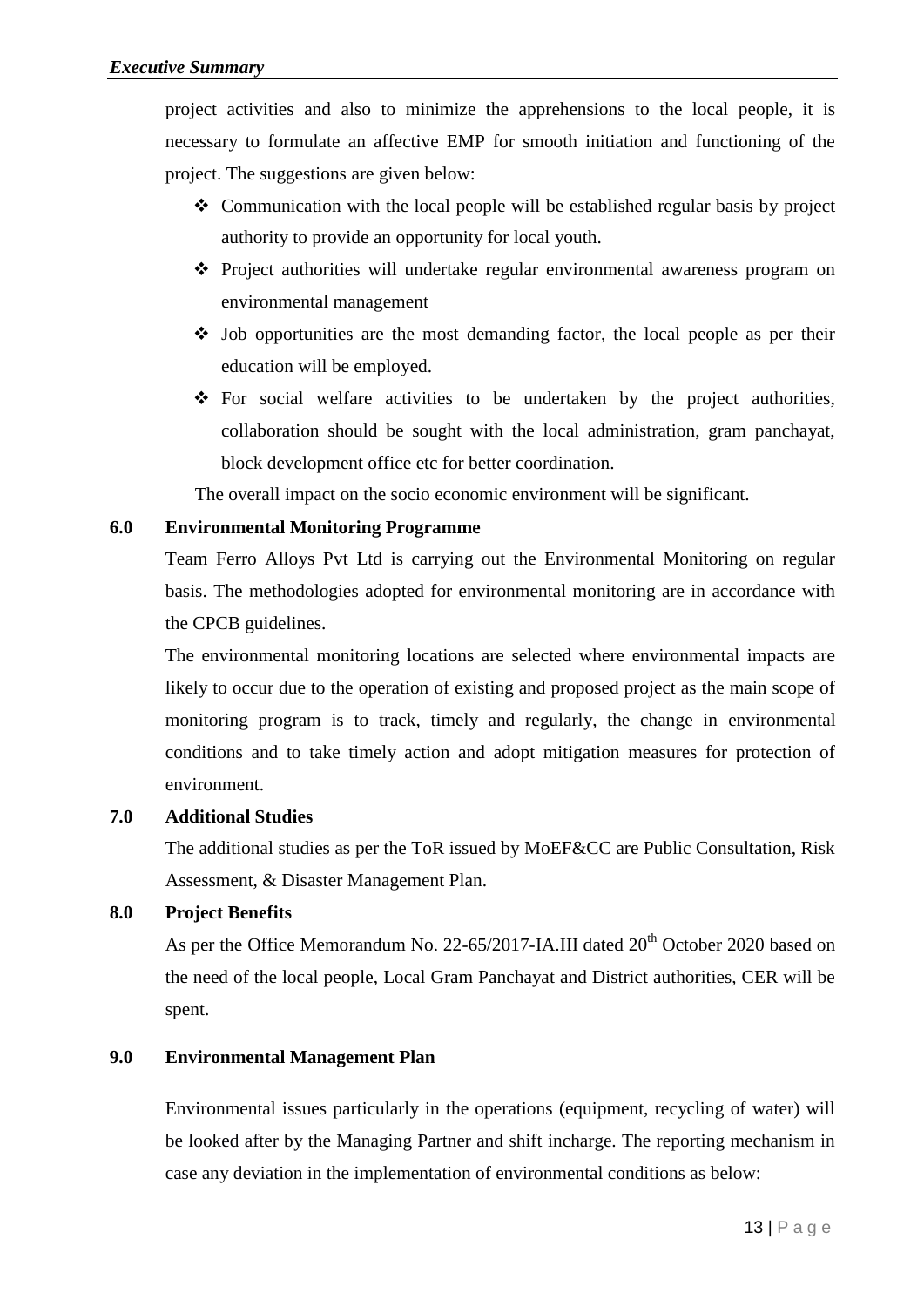

**Environmental Management Cell**

The following mitigation measures will be undertaken for the proposed project

#### **AIR POLLUTION**

The sources of air pollution are Reaction vessels, raw material handling system, material transportation. Bag filter with adequate stack height is proposed for proper dispersion of flue gases.

The following Environmental Management Plan will be implemented to control air emissions.

#### **Action Plan to Control of fumes**

- $\triangleright$  Bag Filters and Dust collector followed by a stack height of 18 m will be installed.
- $\triangleright$  Fugitive emission from material unloading operations, material transfer points will be controlled fully with total enclosure.
- $\triangleright$  The monitoring frequency of air quality shall be as per the consent issued by State Pollution Control Board and reports shall be submitted as part of compliance. The records will be maintained.
- $\triangleright$  Plantation will be carried out in premises to control fugitive emissions & gaseous pollutants to keep clean and healthy environment.

#### **WATER POLLUTION**

The Team Ferro Alloys Private Limited is committed to ZERO Discharge of waste water. No use of water in the manufacturing process. However water will be used for washing of chrome ore. Water will be kept in closed circuit, but on increase in impurities it will be treated in the designated Effluent treatment plant again reused for washing, scrubbing and sprinkling.